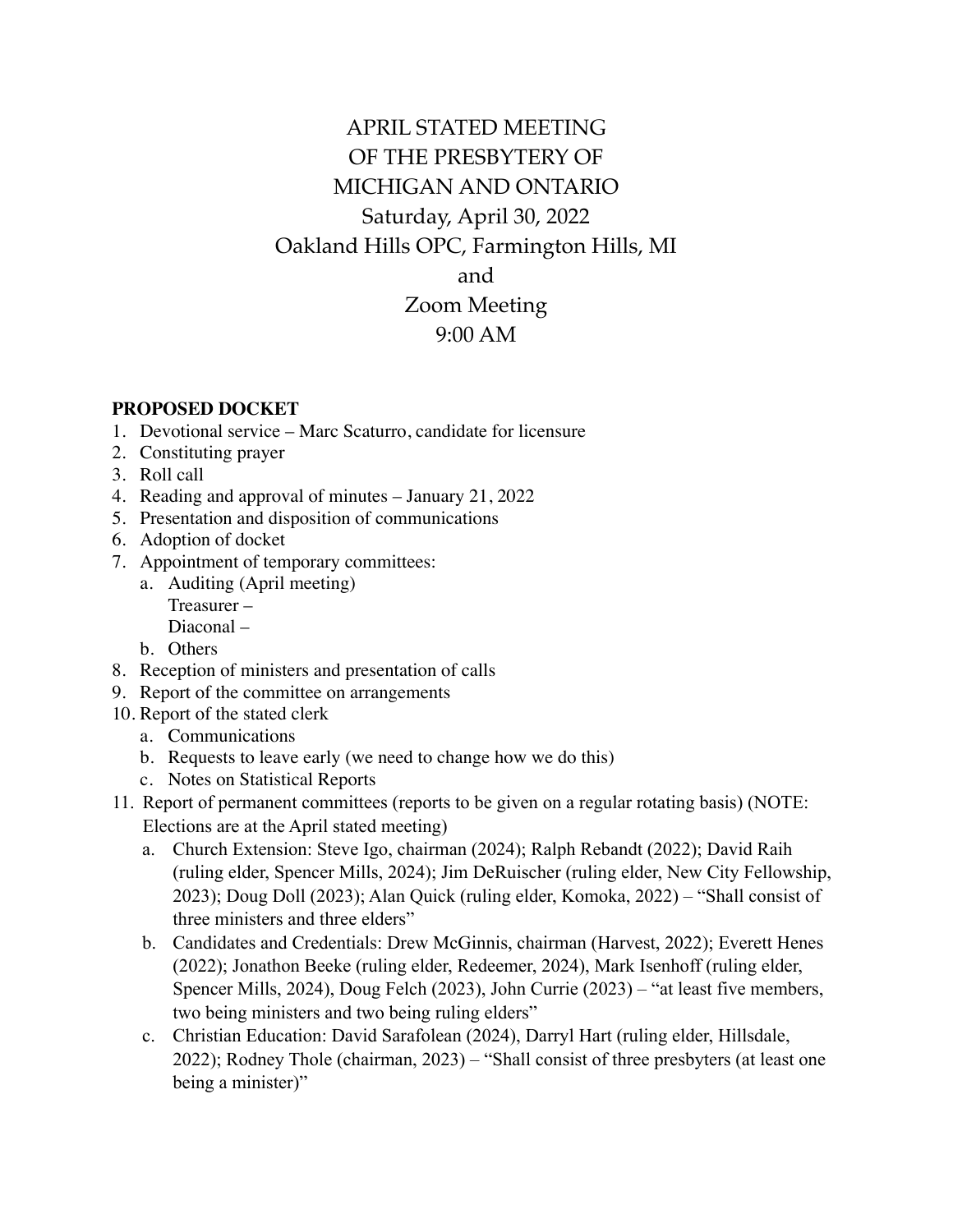- d. Church Visitation: Jeff De Boer (2023); George Kelly, ruling elder, Providence, Southfield, (2022), Vern Picknally (2022); Jeff Wilson, chairman (2023); Jonathan Cruse (2024) – "Shall consist of five presbyters"
- e. Diaconal: Doug Vos (deacon, Oakland Hills, chairman 2022), John Belden (2022); Lynne Hunter (elder [and deacon], Harvest, 2023); Jonathan MacLennan (deacon, Komoka, 2024) – "Shall consist of three deacons and a minister; one deacon is to be elected each year and the minister once every three years"
- f. Ecumenicity: Alan Flowers, chairman (2024); Doug Bylsma (2022); Dan Lipsy (ruling elder, Lansing, 2023) – "Shall consist of two ministers and one ruling elder"
- g. Foreign Missions: Matthew Barker, chairman (2022); David Van Dyke (ruling elder, Cedar, 2023); Ed Lewis (ruling elder, Brighton, 2024) – "Shall consist of at least three presbyters, at least one of which shall be a minister, and at least one member of the Hub-Spokes Committee(s) within our regional church"
- h. Sessional Records: Markus Jeromin, chairman (2022); Vito Lomonaco (2024); Henry Veldman (ruling elder, Little Farms, 2023) – "Shall consist of three presbyters, including at least one minister and at least one ruling elder (each from different sessions)"
- i. Spring Offering Committee: Doug Vos, convener "shall consist of the chairmen from each of the following committees: CHEX, Foreign Missions, Christian Education, and Diaconal; shall normally report at the January meeting" (no elections but membership changes as appropriate)
- j. Youth: Dan Adams, chairman (2023); Jonathan Landry Cruse, (2022); Ryan Cavanaugh (2024) – "Shall consist of three members of the regional church (at least one being a presbyter)"
- k. Bills and Overtures: Doug Felch (2023); Ken Smith (2024); Robert Van Manen (chairman, 2022) – "shall consist of three presbyters"
- l. Ontario: Jorge Barros, Doug Bylsma, John Ferguson, Gerry Mynders (to report only at the January stated meeting) (no elections)
- m. Presbyterial Membership: Martin Novak, chairman (2024); Tony Blair, ruling elder, Harvest, 2022); Michael Kooy (2023) – "Shall consist of three presbyters"
- 12. Report of the treasurer
	- a. Outgoing treasurer Ken Smith reports
- 13. Report of ministerial advisors:
	- a. Grace Covenant John Ferguson
	- b. Metamora Jeff Wilson
	- c. Oakland Hills Ken Smith
	- d. Rockford Springs Ken Smith
- 14. Report of special committees
	- a. Auditing
	- b. Others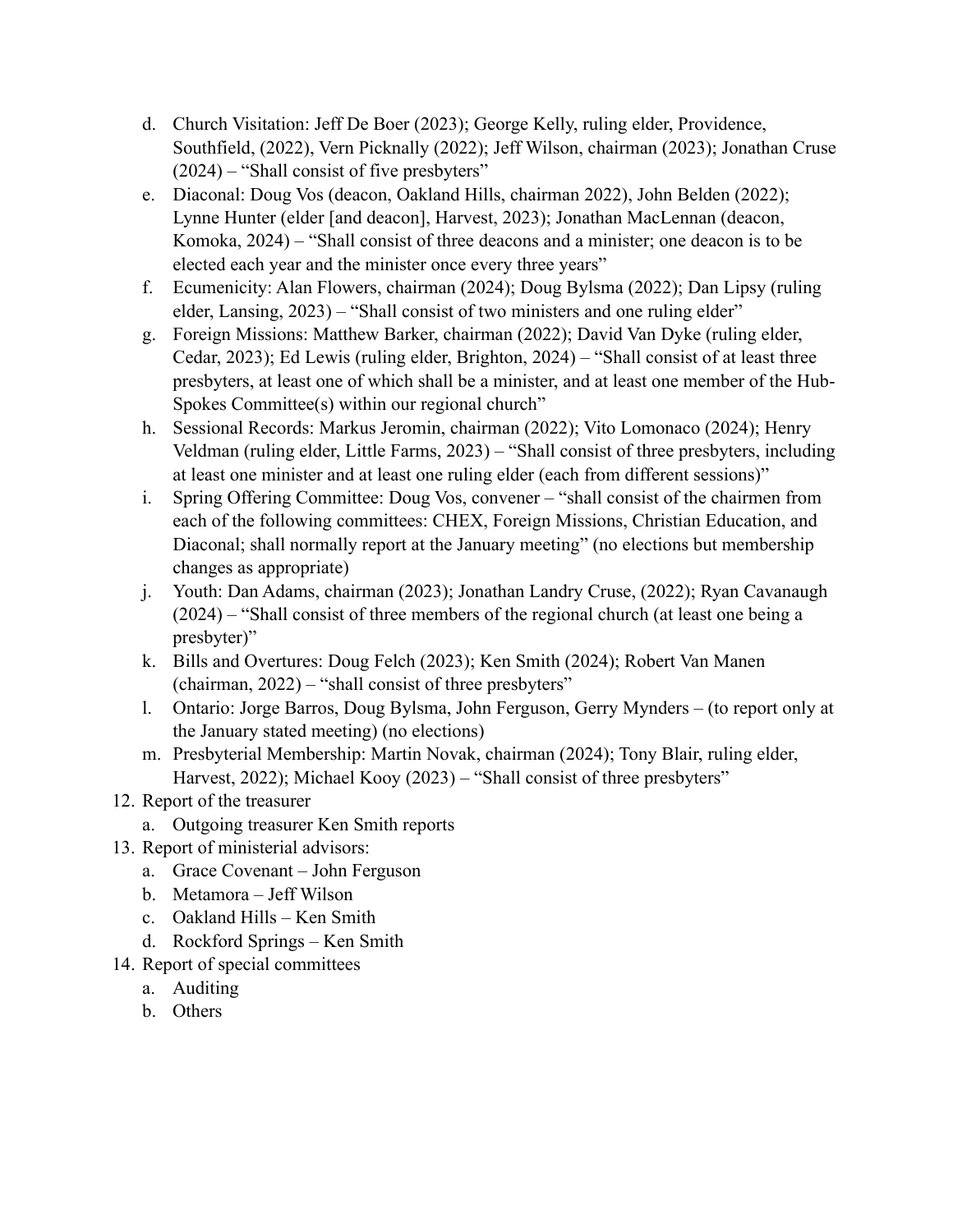- 15. Miscellaneous business:
	- a. None?
- 16. Set place of next stated meeting: Saturday, September 17, 2022
- 17. Adjournment

### **PROPOSED TIME SCHEDULE**

Saturday, April 30, 2022 9:00 a.m. – start of meeting 10:15–10:30 a.m. – morning break Noon–1:00 p.m. – lunch 3:15–3:30 p.m. – afternoon break 6:00 p.m. – adjourn (NLT, but can be earlier!)

## **ORDERS OF THE DAY**

- 1. Danny Olinger, General Secretary of the OPC Committee on Christian Education, addresses presbytery on the work of CCE, following the conclusion of the CHEX report, or after the morning break, whichever comes second
- 2. Trent Hordyk, faith and life exam, 11:45 or after the CHEX report, whichever comes second
- 3. Merari Herrera, faith and life exam, following lunch
- 4. Marc Scaturro, licensure exam, following the afternoon break

## **COMMUNICATIONS:**

- 1. 1-18-22, Drew McGinnis, clerk, Harvest OPC, appeal from New City Fellowship session's denial of Harvest session's complaint
- 2. 2-3-22, Wes Reynolds, clerk, Presbytery of Michigan and Ontario, notifying Neil Stewart of his erasure from the roll of the regional church
- 3. 3-4-22, Dan Adams, ministerial member, requesting excuse from 4-30-22 stated meeting
- 4. 3-10-22, Drew McGinnis, clerk, Harvest OPC, recommending that the presbytery take Mr. Trent Hordyk under its care
- 5. 3-29-22, Mark De Korne, clerk, Chain-O-Lakes, requesting Rev. Terry Thole be appointed their ministerial advisor
- 6. 12-1-21, A. Craig Troxel, professor, Westminster California, recommendation for Marc Scturro licensure
- 7. 12-2-21, Michael Schout, ministerial member, recommendation for Marc Scaturro licensure
- 8. 4-1-22, Dale Van Dyke, ministerial member, recommendation for Marc Scaturro licensure
- 9. 4-8-22, Ken Hovingh, pastor emeritus, annual report
- 10. 4-9-22, David Noe, ministerial member, requesting presbytery ratification of Reformation OPC provisional session's motions
- 11. 4-9-22, Stephen Pribble, ministerial member, notifying presbytery of form of abbreviated membership vows
- 12. 3-30-22, Michael Schout (for Grace Fellowship session), ministerial member, recommendation for Mr. Merari Herrera to come under care
- 13. 4-12-22, NCF Session, urgent prayer request regarding Patric Lyoya incident